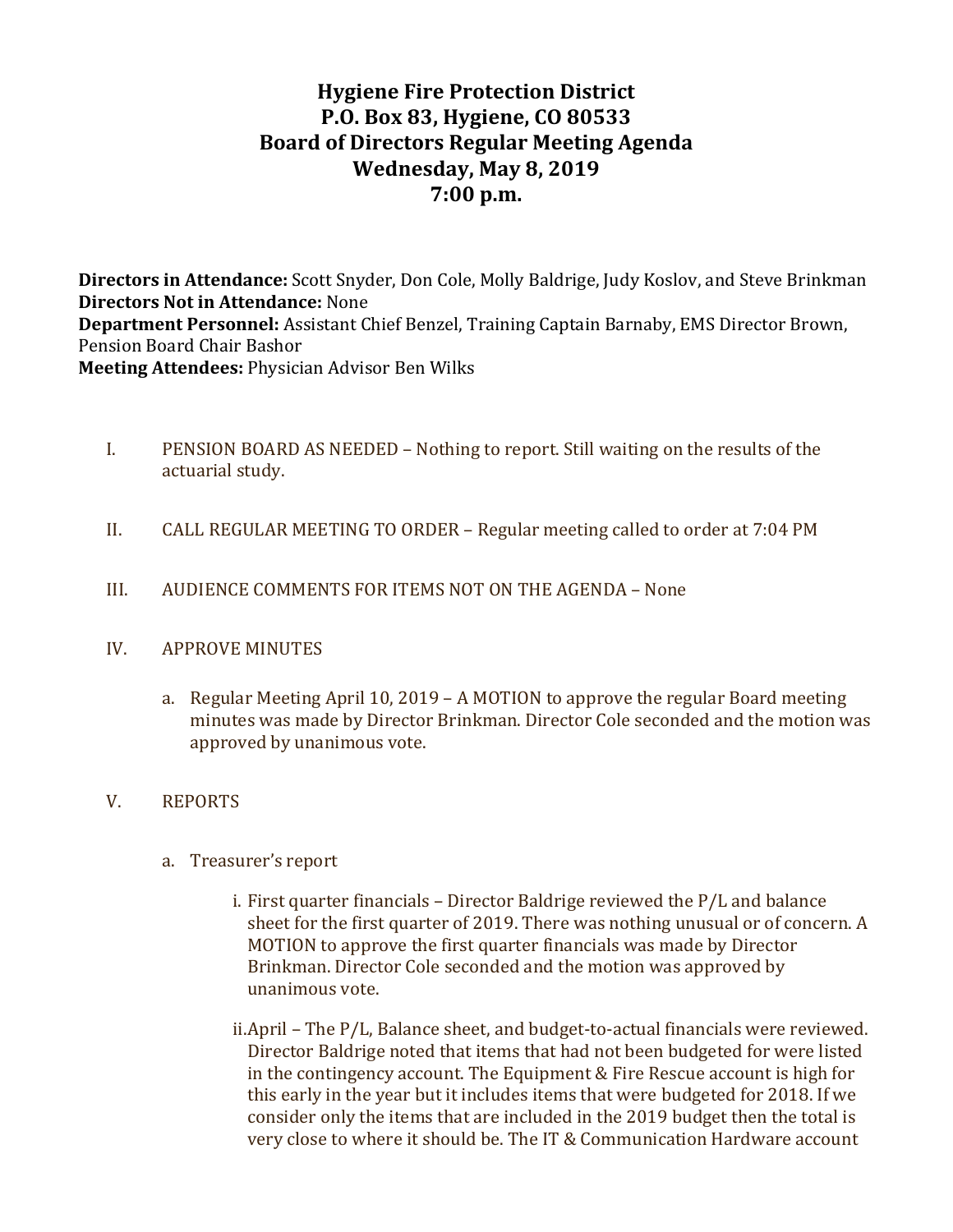is higher than it should be for the same reason. The Software account is already over 80% of the amount budgeted and Director Baldrige asked Auxiliary Volunteer Bob Barnaby to give some idea of his remaining software needs and how it fits with the budget. Most other accounts are right in line with where they should be for this point in the year.

- 1. Moving forward, all items must be purchased in the year that they are budgeted in order to eliminate confusion.
- 2. The contingency account is already high due to purchases that were not in the budget. Director Baldrige requested that all non-budgeted items over \$1,000 be discussed with her prior to making the purchase.

### b. Secretary's report

- i. Upcoming deadlines
	- 1. Social activities: The Steak Dinner will be June 15<sup>th</sup> at 5PM at the Fire Station. We need to start planning for this year's Christmas Party.
	- 2. 2020 Election: There are two items for consideration for the 2020 election year that Director Koslov would like the Board to start thinking about.
		- Board Members Three Board members' terms are up: Directors Snyder and Koslov can run for another term but Director Baldrige is term limited and will need to be replaced. Board members are encouraged to consider who might be willing to join. If there are more candidates than seats then we will need to hold an election.
		- Gallagher Amendment A bill recently passed the state legislature that would drop the assessment rate for residential real property to 7.15% from 7.2% and the governor is expected to sign it. The small change will have minimal impact on the residential assessments but property values in Boulder County have continued to rise, which means that property tax revenue to the HFPD should stay relatively unchanged or possibly increase. The Board will ultimately decide whether or not to pursue it but, based on a DOLA report distributed to the Board, Director Koslov doesn't anticipate a need to add a Gallagher Amendment override to the 2020 ballot.

# c. Chief's Report

i. Ambulance Service – Before moving forward with UCHealth, Chief Trevithick wanted bids from other ambulance services to see what it would take to have one posted at the Station with a staff on shift 24/7. EMS Director Brown and EMS Lieutenant Sugg contacted four local companies to get bids and they're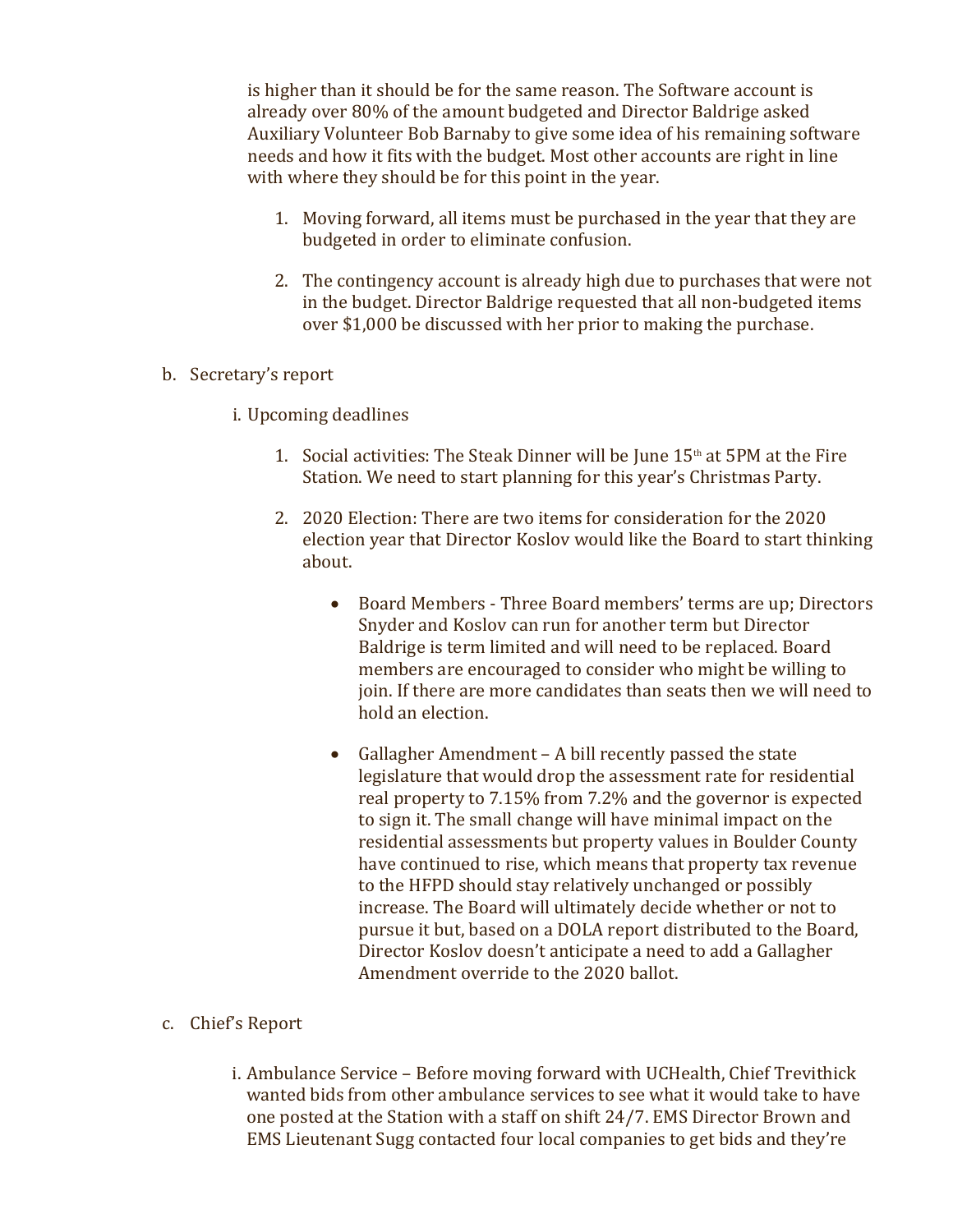still waiting to hear back from some. Most providers expect a flat fee but they met with the CEO of Northglenn Ambulance who would be willing to offer ambulance service under a net-neutral contract. The cost to the District would fluctuate, as it would depend on the level of reimbursements that Northglenn received each month. Any expenses incurred as a result of providing housing, amenities or supplies related to the ambulance and crew could be deducted from the monthly reimbursement but the District would cover the cost of the EMT. None of these costs were included in the 2019 budget so can't consider a setup that accrues additional expenses but we will continue to other service providers to see what they can offer. If the UCHealth contract doesn't pan out either we may have to take a different approach.

- 1. Since most medical calls are for basic transport service, EMS Director Brown will put together cost estimates to acquire and equip a used ambulance that meets the state-required minimum standards for BLS service.
- ii. 2841 Vehicle Title Nothing to report
- iii. IT Program Auxiliary Volunteer Bob Barnaby has transitioned all Department emails off MS Outlook and onto Gmail. Email addresses and login information stayed the same and all emails transferred over exactly as they were within everyone's respective email accounts.
- iv. Public Information Officer (PIO) Chief Trevithick spoke with the PIO for Longmont and she gave contact information for local media. No action has yet been taken but the Longmont PIO is willing to give advice when we have a hews item that we'd like to try to publish. Assistant Chief Benzel will attend classes on how to write and format the articles. Once something has been written, Assistant Chief Benzel will send it to both Chief Trevithick and Director Koslov to review and approve the content before he will send it to the media.
- y. Fuel Tanks Chief Trevithick is getting conflicting information on which fuel code we are required to adhere to. One would allow the tanks to be situated on the adjacent rental property and the other dictates that the tanks must be 125 feet from any surrounding structure. We're waiting on a decision from Boulder County but Chief Trevithick has a plan for either outcome.
- $\overline{v}$  New Engine Chief Trevithick and Training Captain Barnaby reported that the final total for the chassis, build-out, and Department specific equipment is 509K. This new engine is our most pressing need as it will operate as the primary backup so that the Department can maintain full operations if the main engine on a call or goes down for maintenance. A new engine is not specifically included in the 2019 budget but it will be over a year before we take delivery and need to start making payments. We will get a \$5,000 discount if we pay for the chassis when it is delivered to Rosenbauer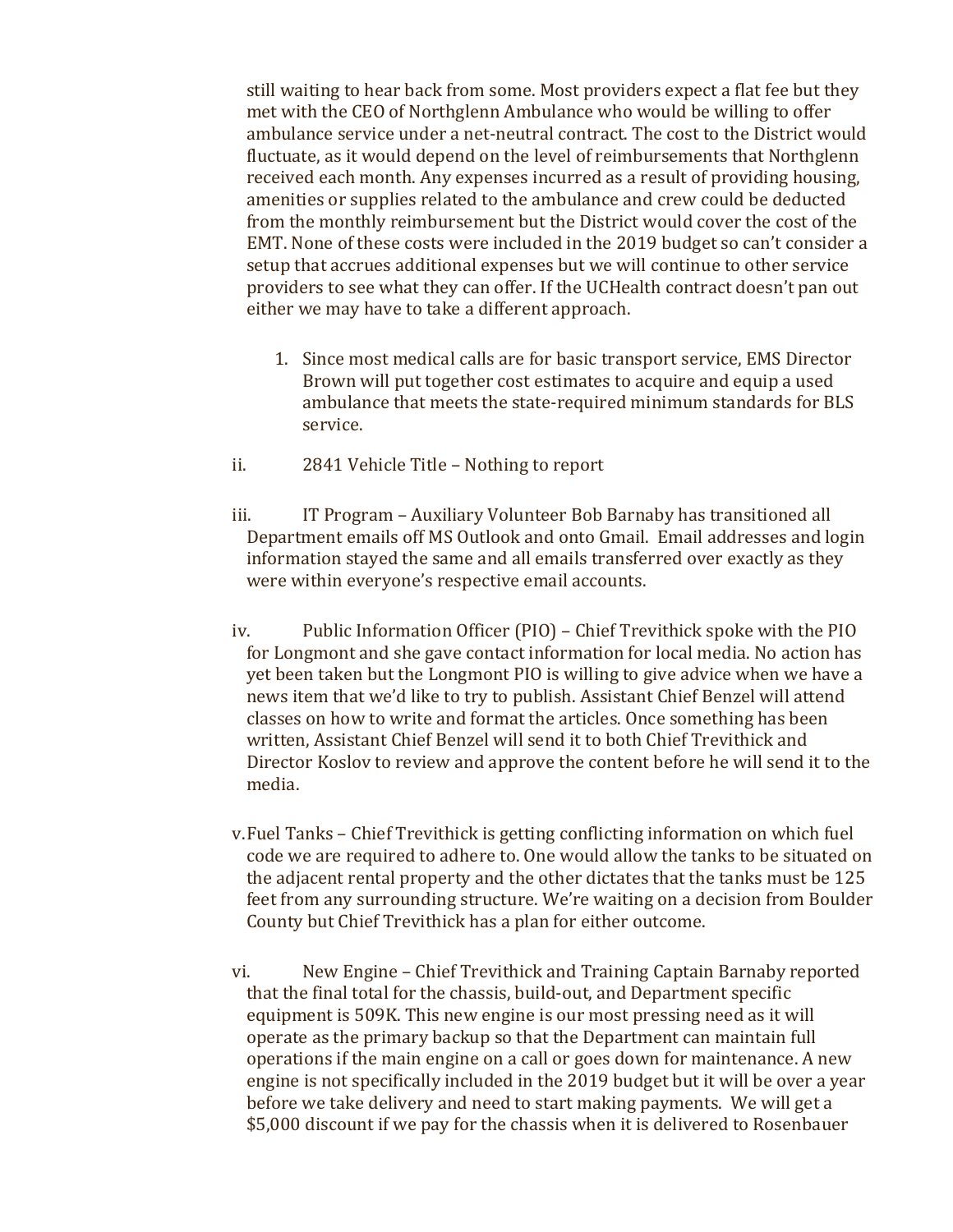Fire Truck factory. Our savings accounts are earning very little so we wouldn't be losing much interest revenue if funds were withdrawn to make this payment. There are financing options available to pay the difference but it will depend on what rates they are offering. A MOTION to buy a new fire truck for \$444,498 and pay \$120,300 for the chassis when it is delivered to Rosenbauer to get a \$4,792 discount was made by Director Brinkman. Director Cole seconded and the motion was approved. Director Koslov abstained from voting. The Board and Chief Trevithick will have a year before the truck is delivered to look for other discounts and decide on how to pay for and/or finance the remaining balance.

- 1. Chief Trevithick distributed copies of the contract to the Board members. Two people - usually the Chief and a Board member - need to sign the contract that he will return to Rosenbauer to confirm the order.
- vii. Mutual Aid – Chief Trevithick has met with the chiefs from Boulder Rural and Mountain View and established Mutual Aid agreements with both districts.
- viii. Workout Equipment - FF Novickis was not in attendance to present his proposal for new workout equipment and estimated costs so discussion was postponed until the June meeting.
- ix. Grants Writer - EMS Director Brown knows grant writers who are willing to be compensated as a percentage of grant funding and she will reach out to them.
- x. Other Issues & Opportunities
	- 1. April was a great month for the Shift Staffing program. Every shift was covered and there are only a few remaining to be covered in May. The program has been in effect for one full year now and Chief Trevithick believes that it has been very successful and beneficial for the taxpayers.
	- 2. A number of the trucks have recently undergone maintenance and/or repairs. One of the trucks with damage to the passenger door came back but the cab is now leaking air so it will need additional repairs. This will be resolved once it's determined who will pay for it.

#### VI. **OLD BUSINESS**

a.  $501(c)(3)$  (Steve) – Director Brinkman announced that they held the first meeting today. Steve Brinkman was elected President, Molly Baldrige was elected Treasurer,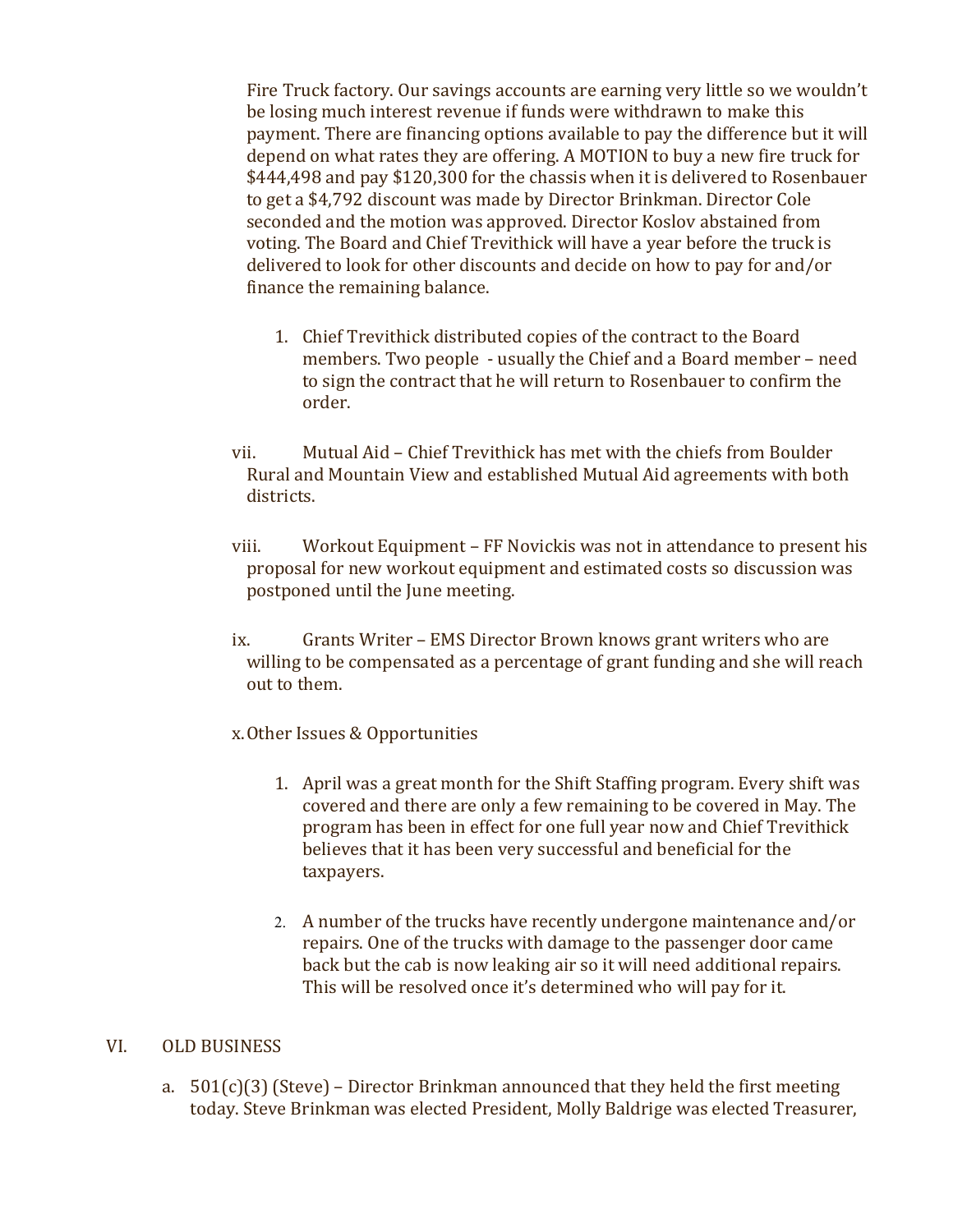and Training Captain Kameron Barnaby was elected Secretary. Director Brinkman plans to file for  $501(c)(3)$  status sometime this week.

- i. The Association elected to have the President and Treasurer serve as the Association representatives on the nonprofit board. Ben Tolman was the Treasurer until January when Adam Turner replaced him; FF Turner will now represent the Association as the fourth board member of the nonprofit.
- b. Newsletter Director Baldrige is still waiting on replies from a few people before she can move forward with the newsletter. Director Koslov was assigned to write a report on response times but she needs some data from the reporting system to do so. Chief Trevithick offered to meet with her to help pull out the information that she needs.

#### VII. **NEW BUSINESS**

a. Dr. Wilk's consideration for Physician Advisor – EMS Director Brown introduced Dr. Wilks as the proposed replacement for Physician Advisor since Dr. Housholder is moving away. Dr. Wilks travels to different parts of the country for work but is local to Hygiene and is usually in Colorado at least three weeks per month. The meeting attendees welcomed him to the Department.

#### **AGENDA NEXT MONTH** VIII.

- a. Work Session The Board determined there was no need for a work session in June.
- b. Regular Meeting Director Koslov requested that Brian Sanders or Bob Barnaby come to the next meeting to answer questions about email migration, why the online archives should be moved to Google Docs, and report on IT activity, security and costs.
- EXECUTIVE SESSION It was determined that there was no need for an executive  $IX.$ session.
- X. ADJOURNMENT – A MOTION to adjourn the meeting was made by Director Brinkman at 8:47 PM. Director Baldrige seconded and motion was approved by unanimous vote.

Motion/Resolution Summary:

- MOTION to approve the regular Board meeting minutes
- MOTION to approve the first quarter financials
- MOTION to pay \$120,300 for the new truck chassis to secure a \$4,792 discount
- MOTION to adjourn the meeting